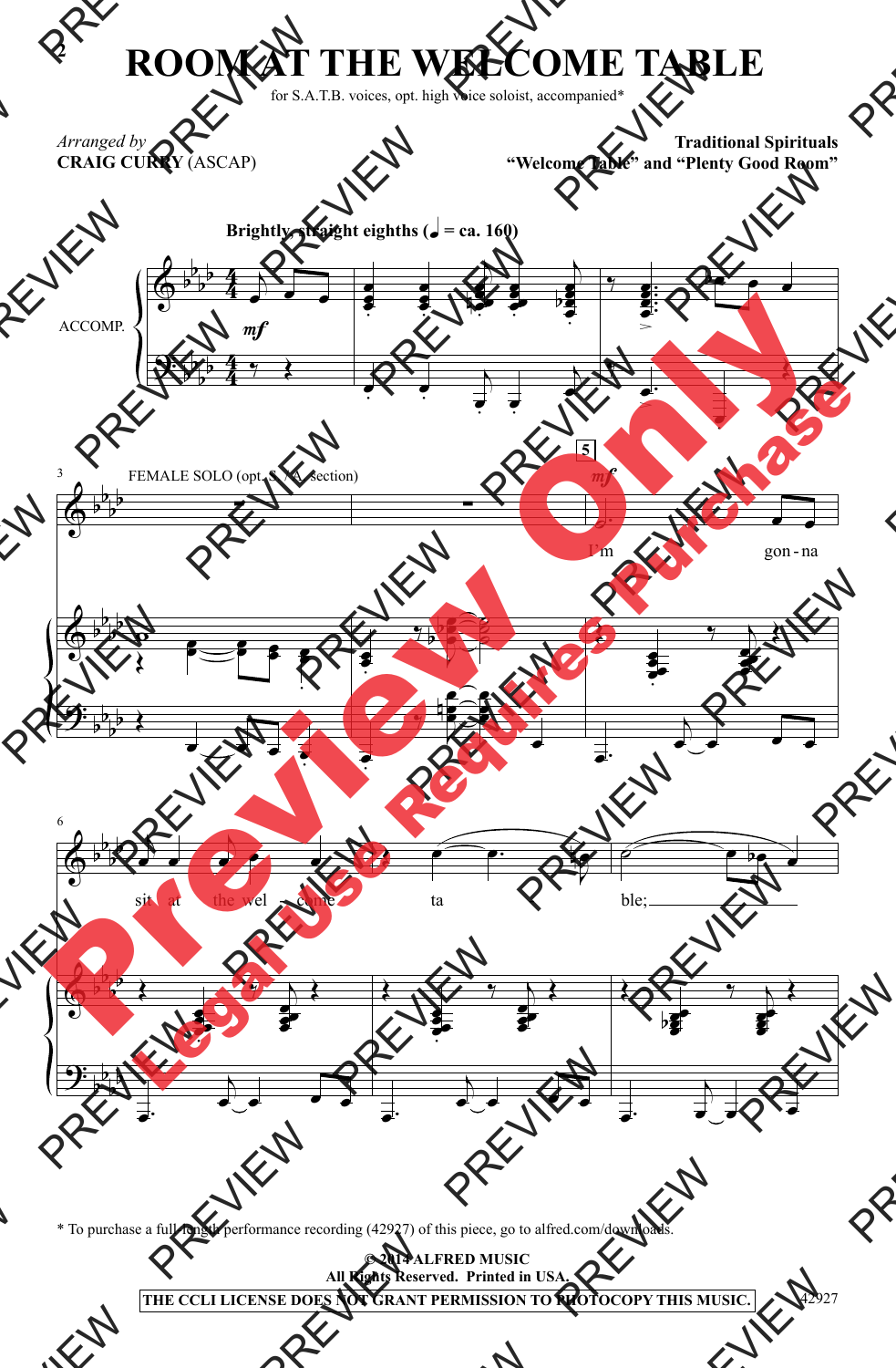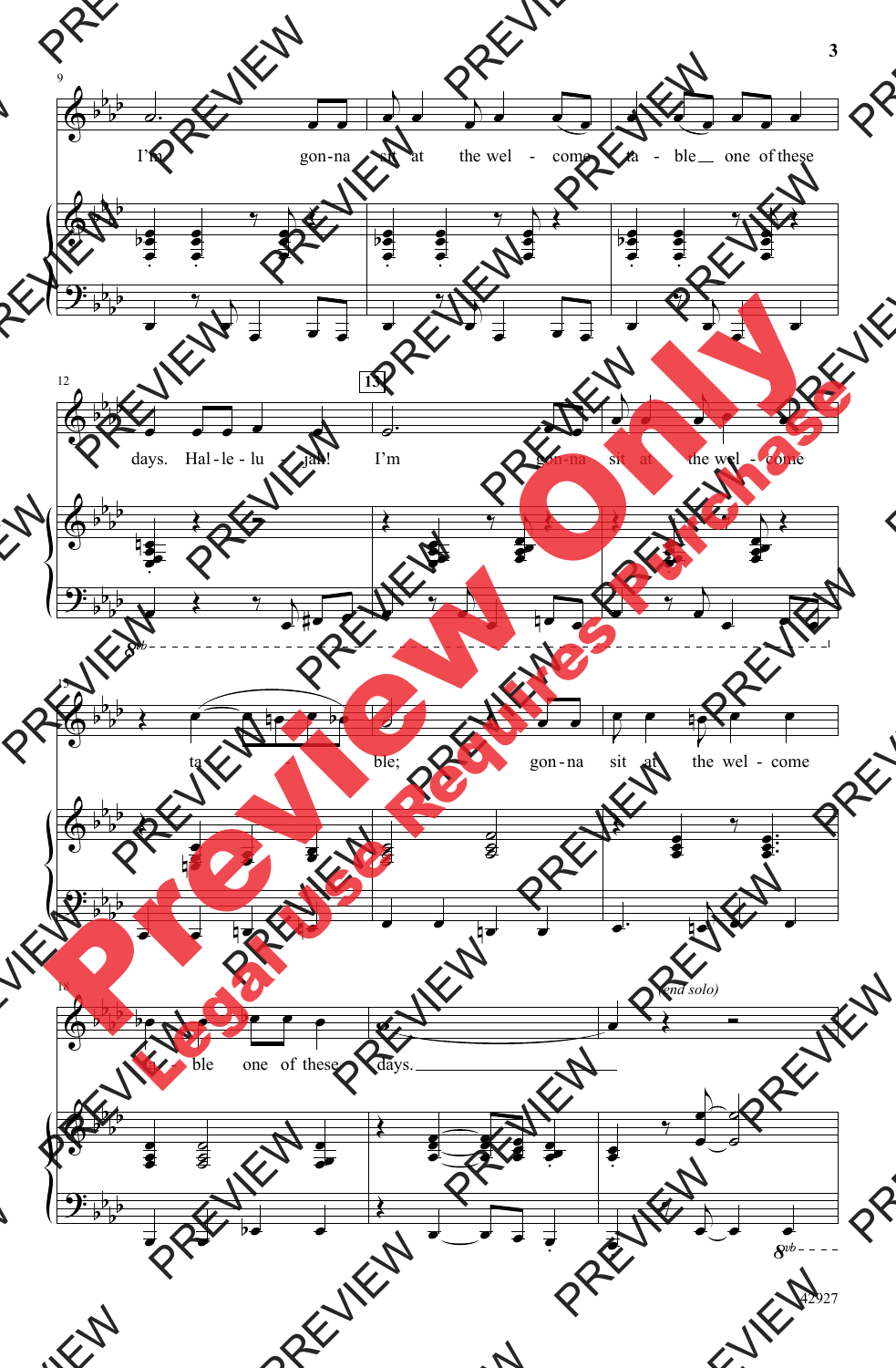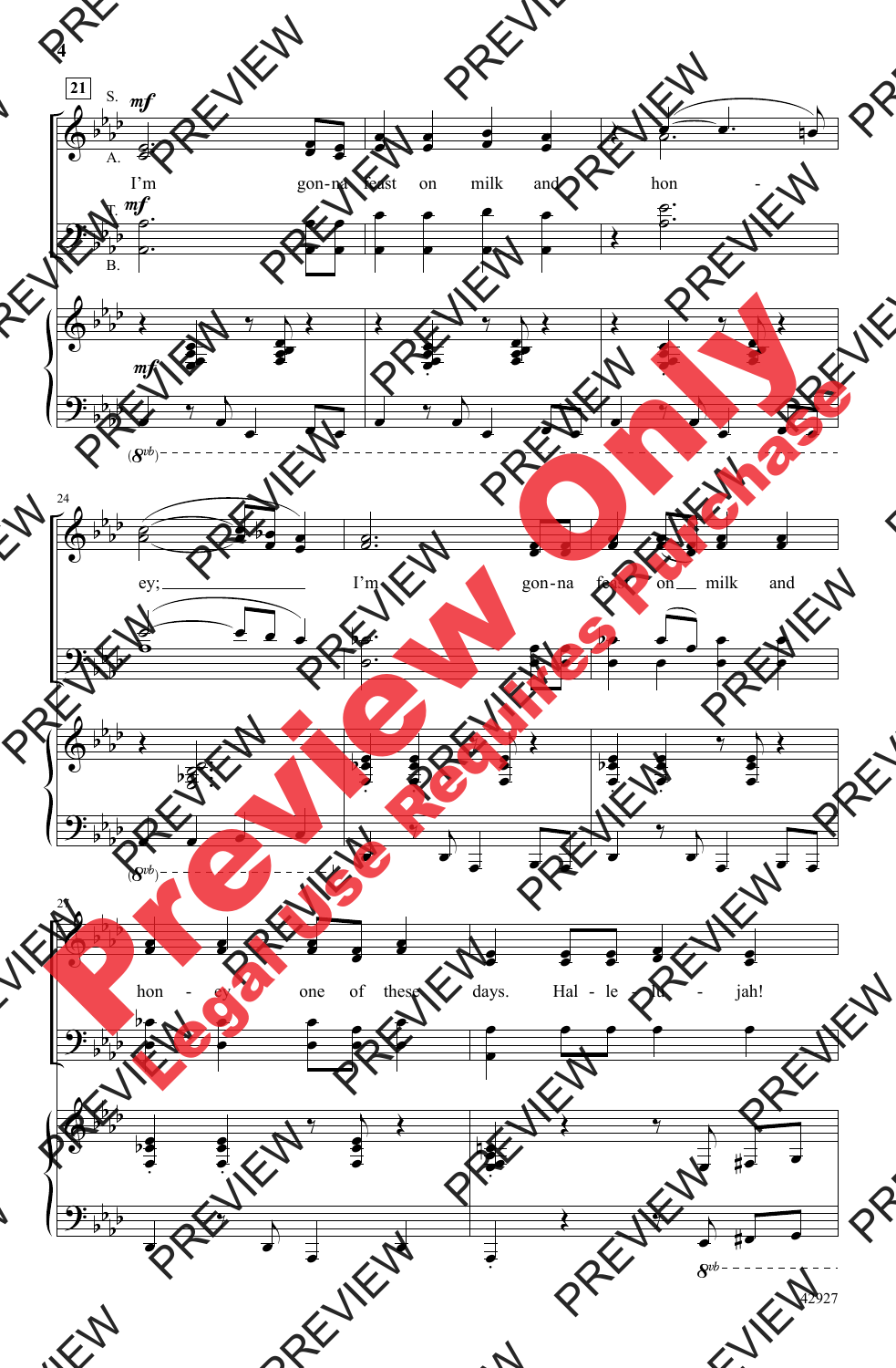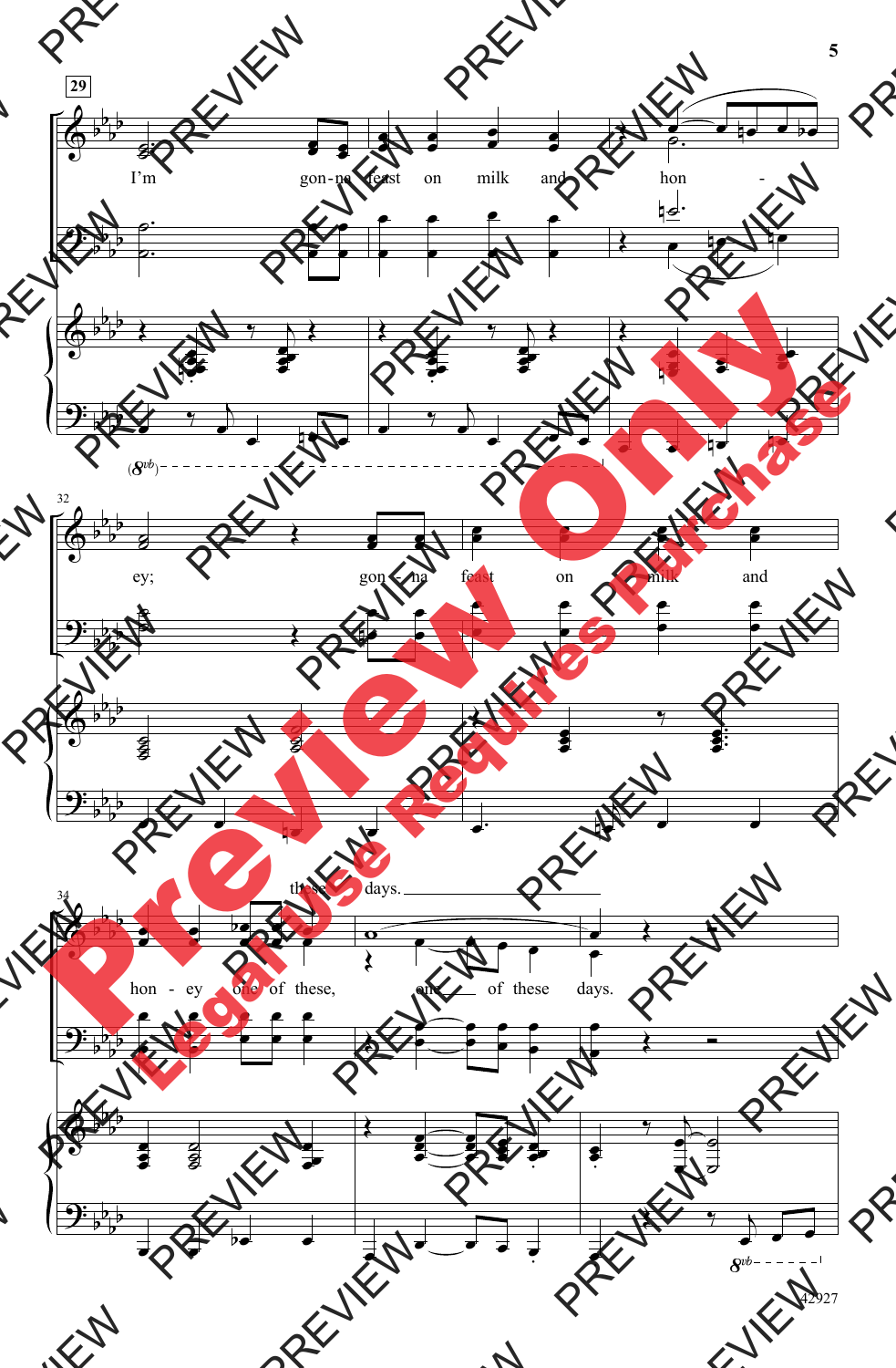

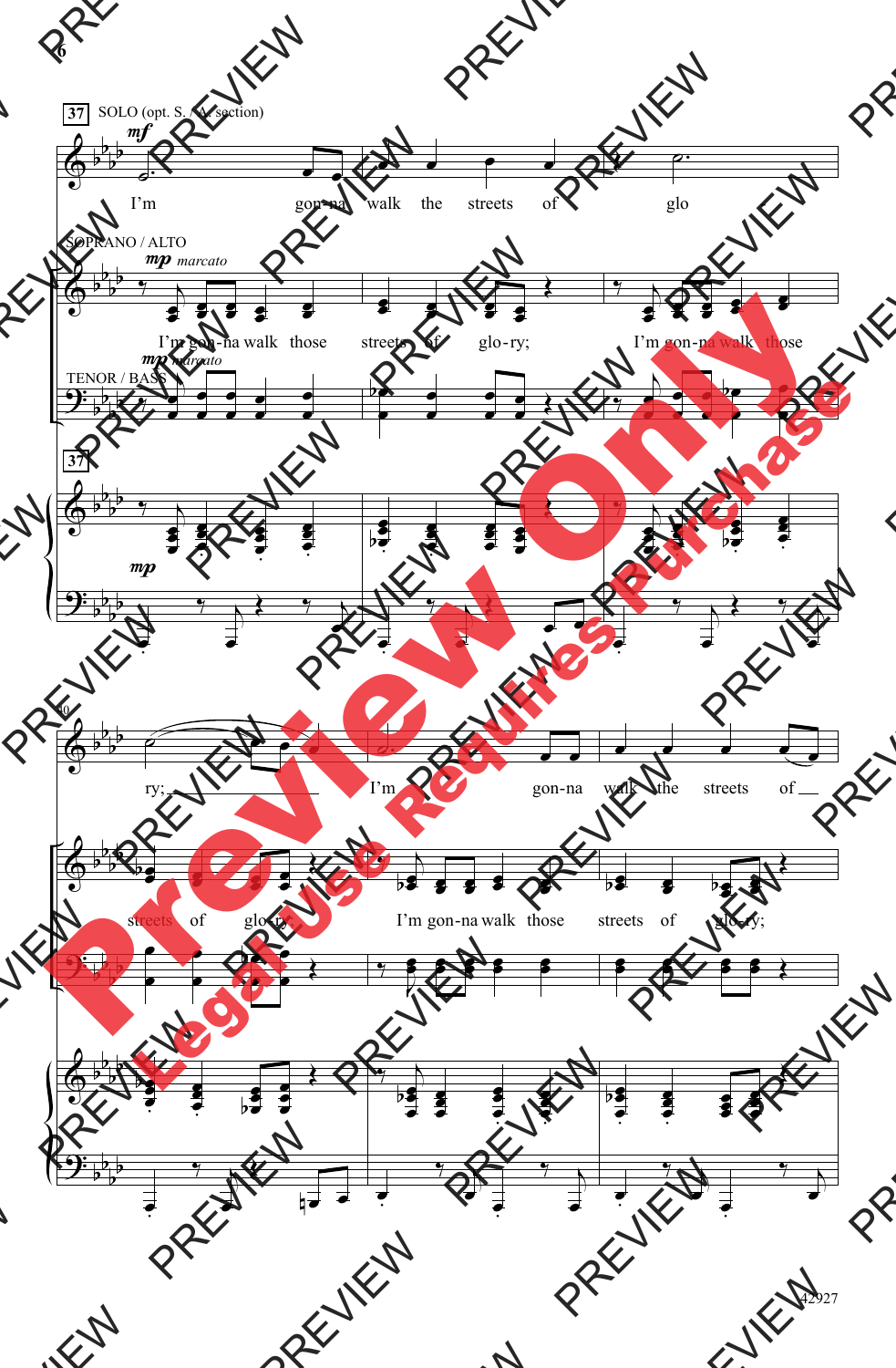

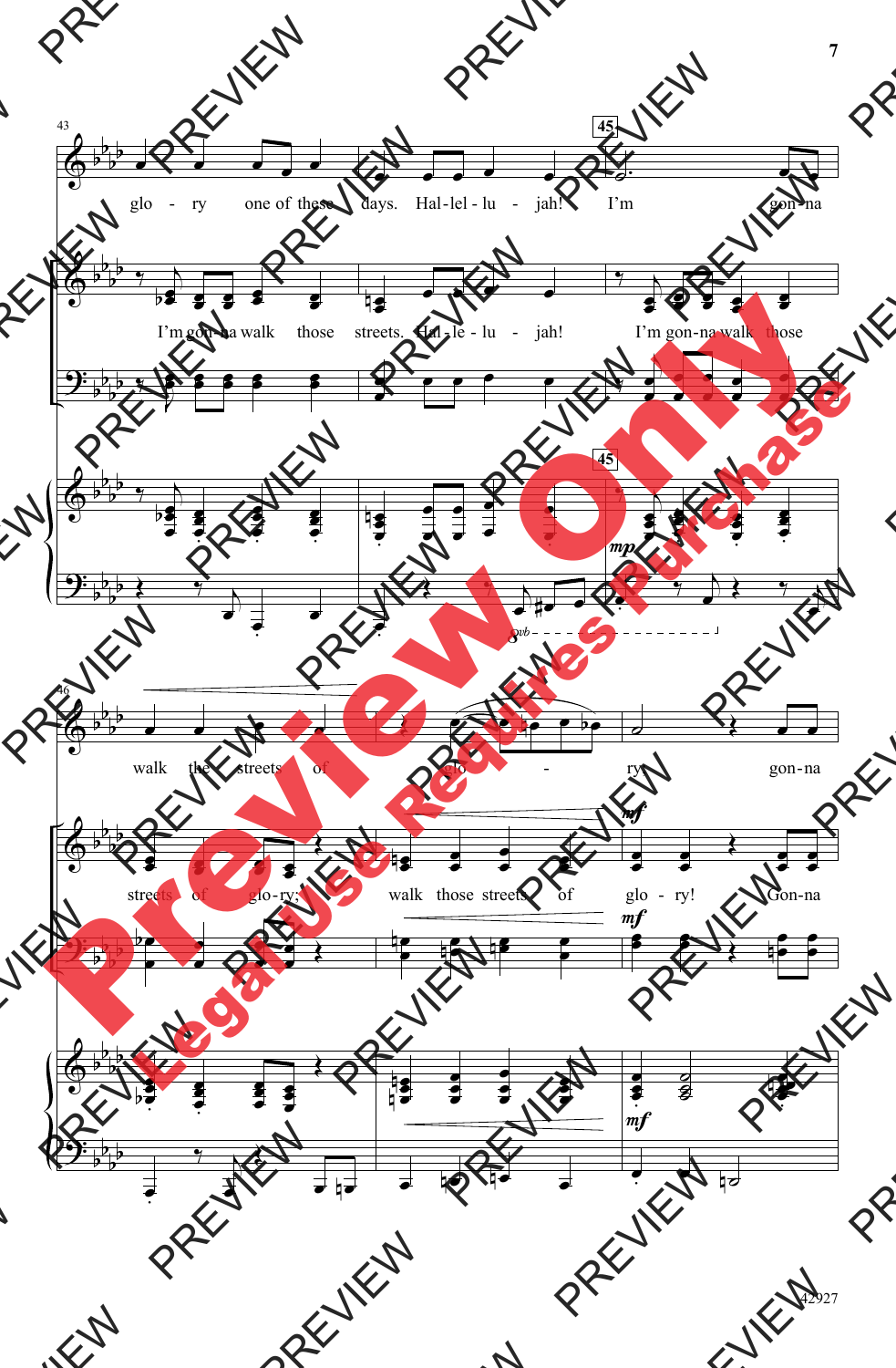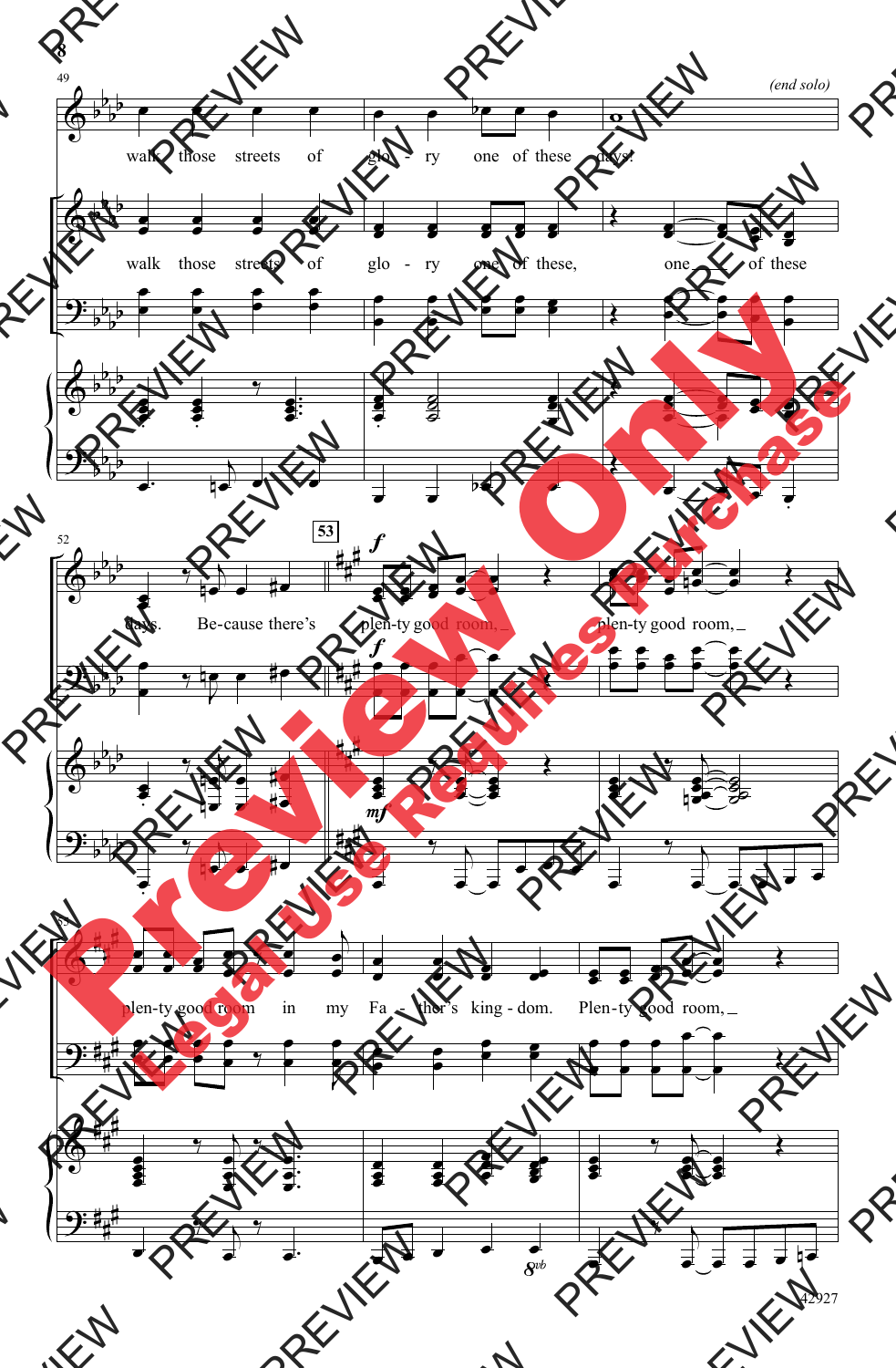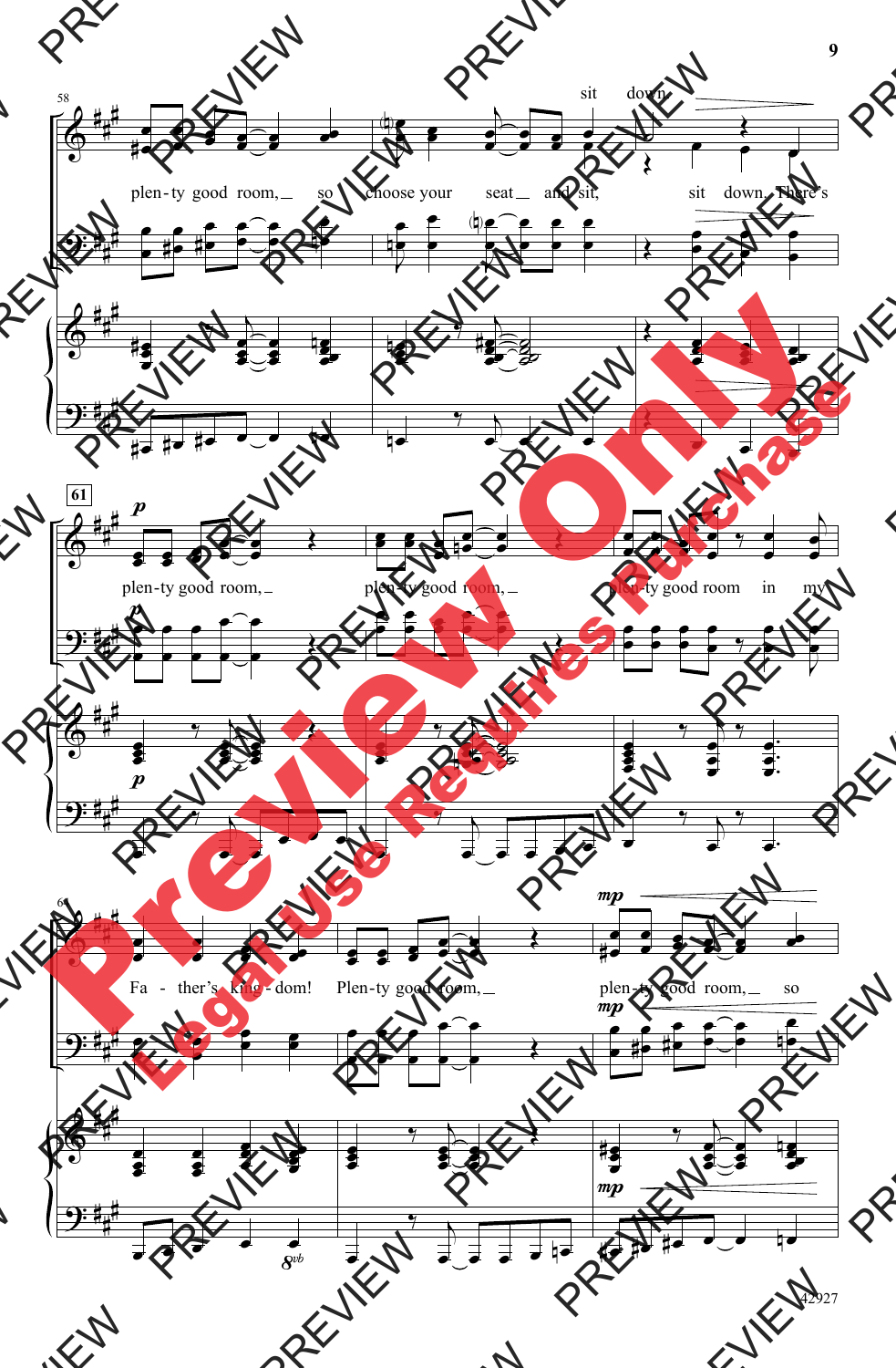**10**

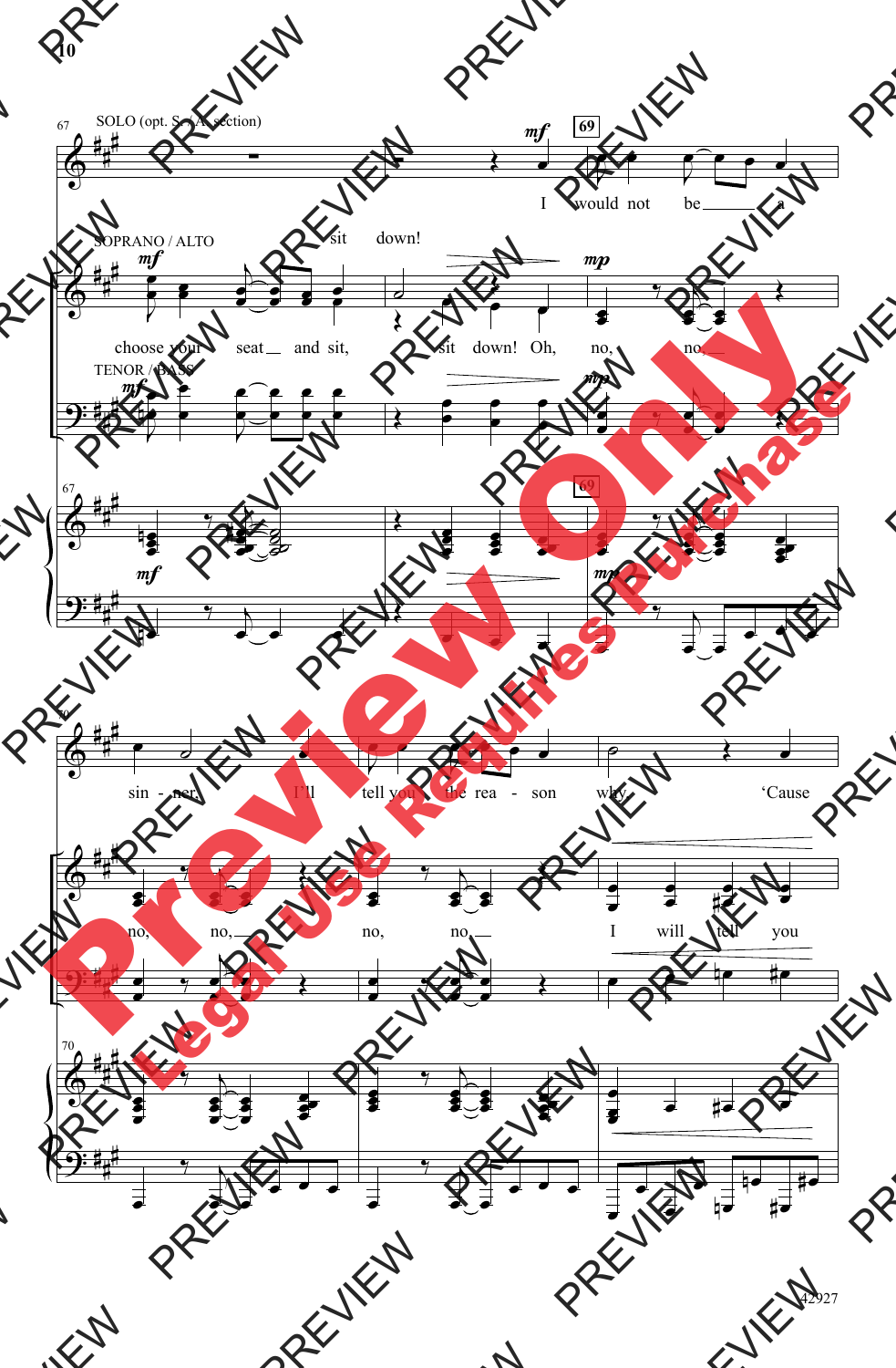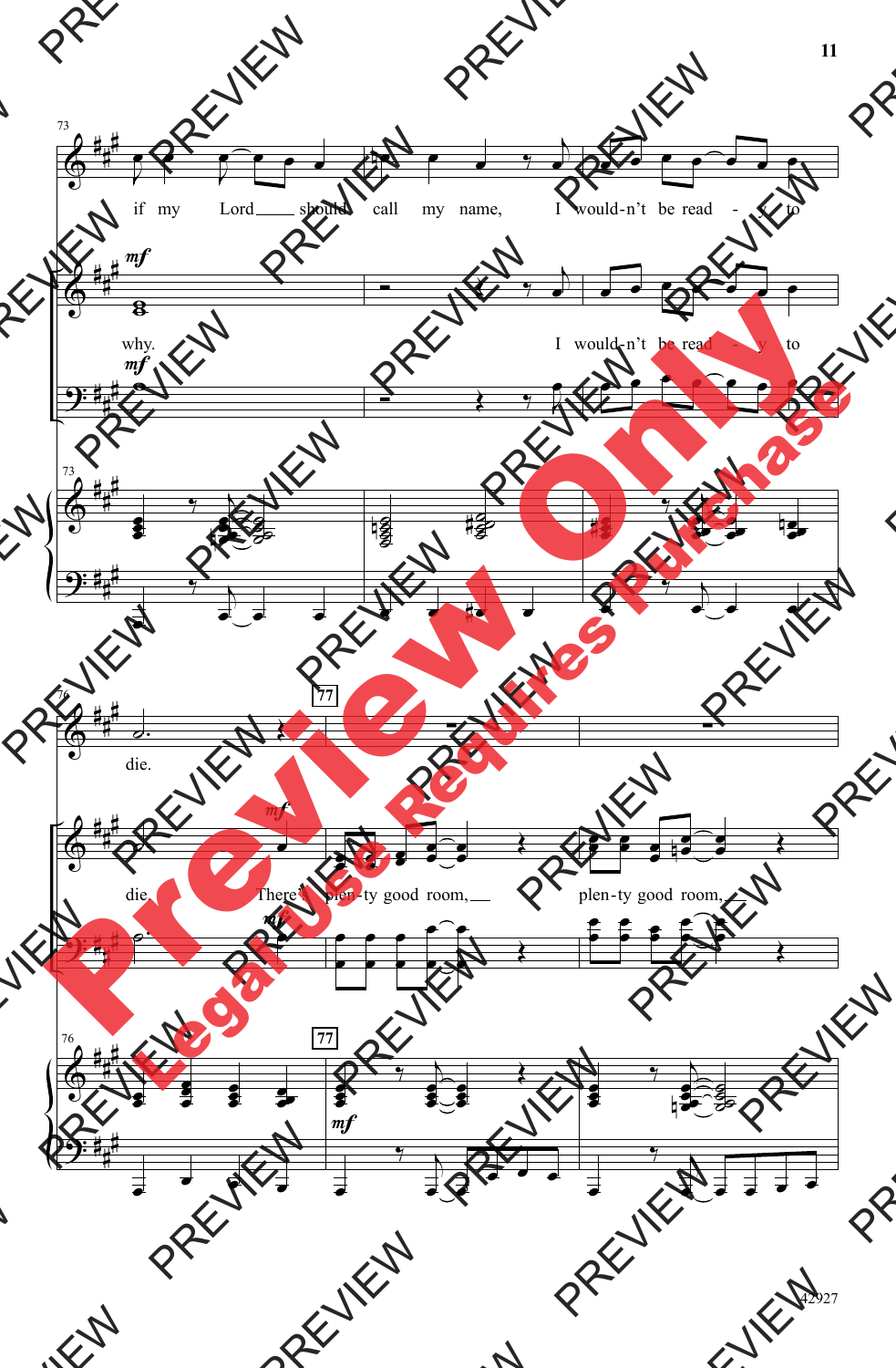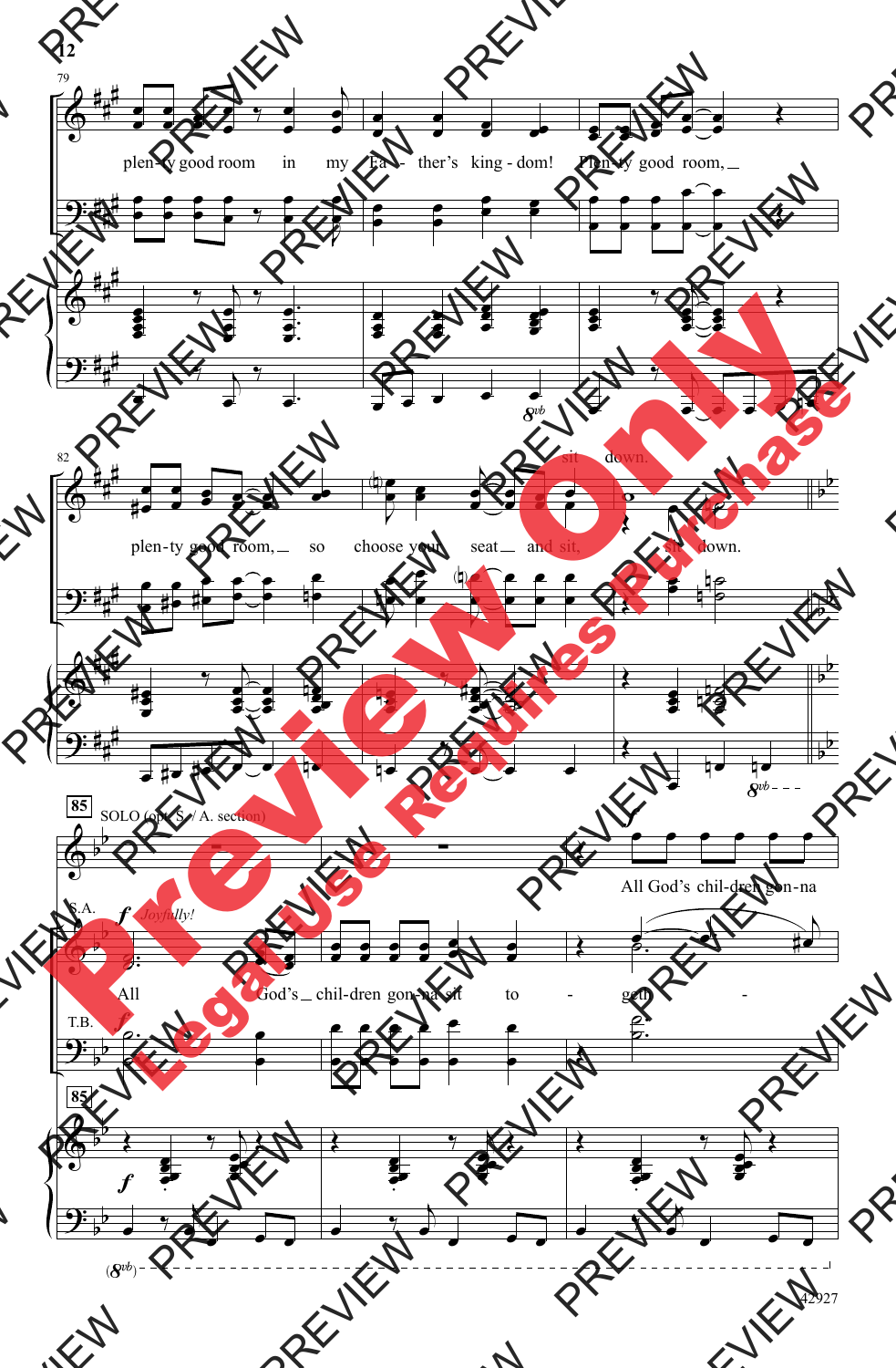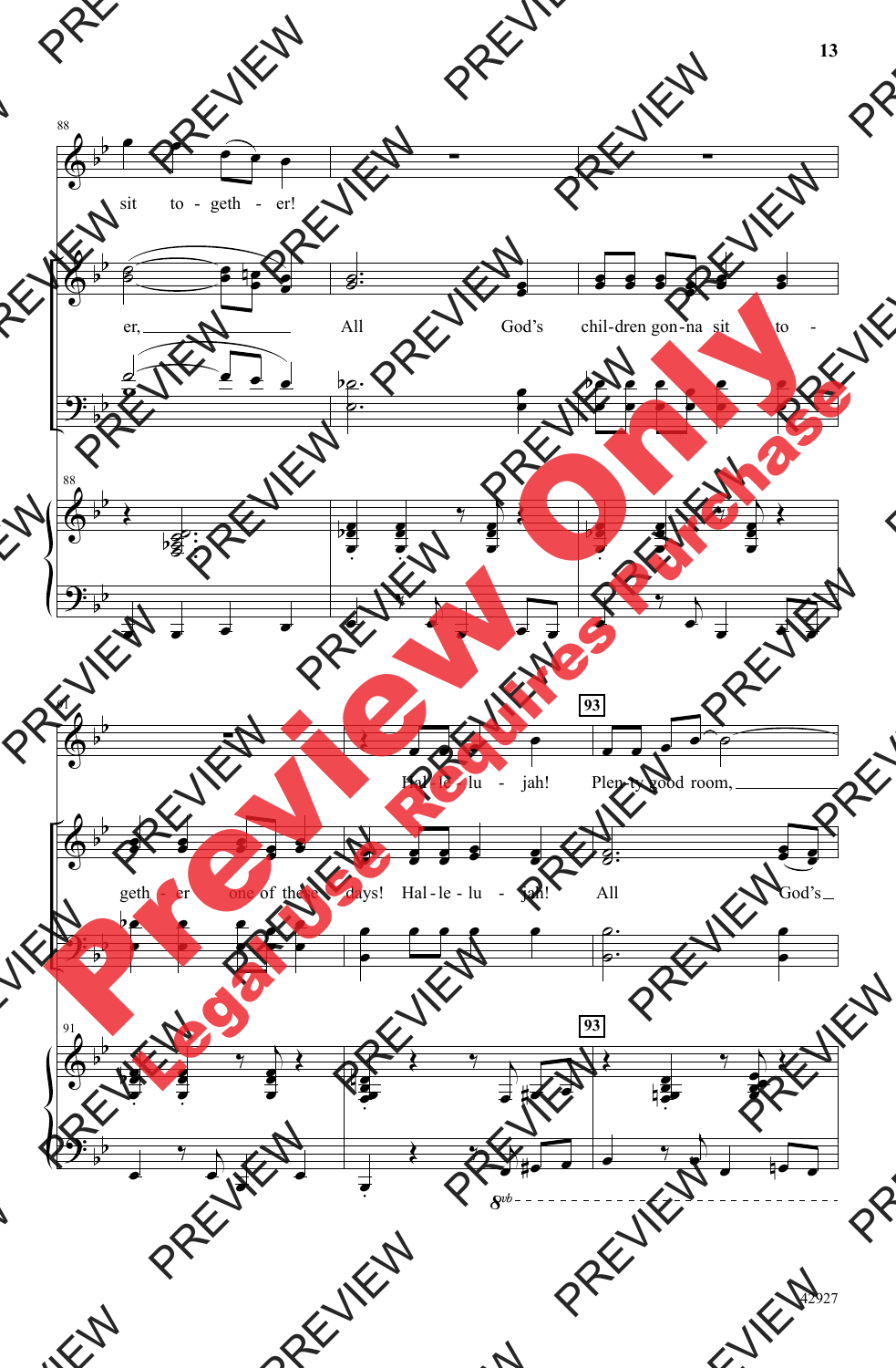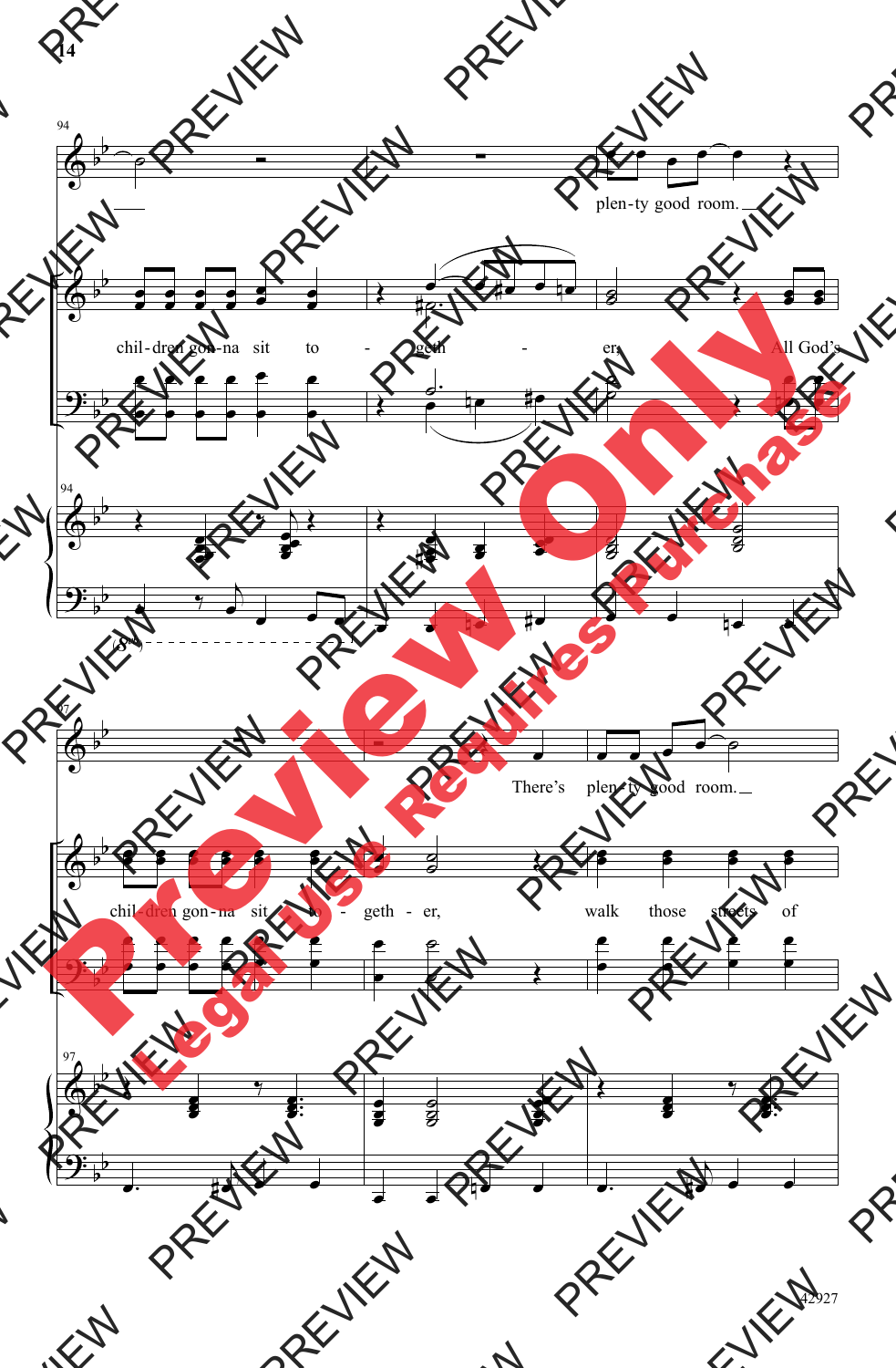